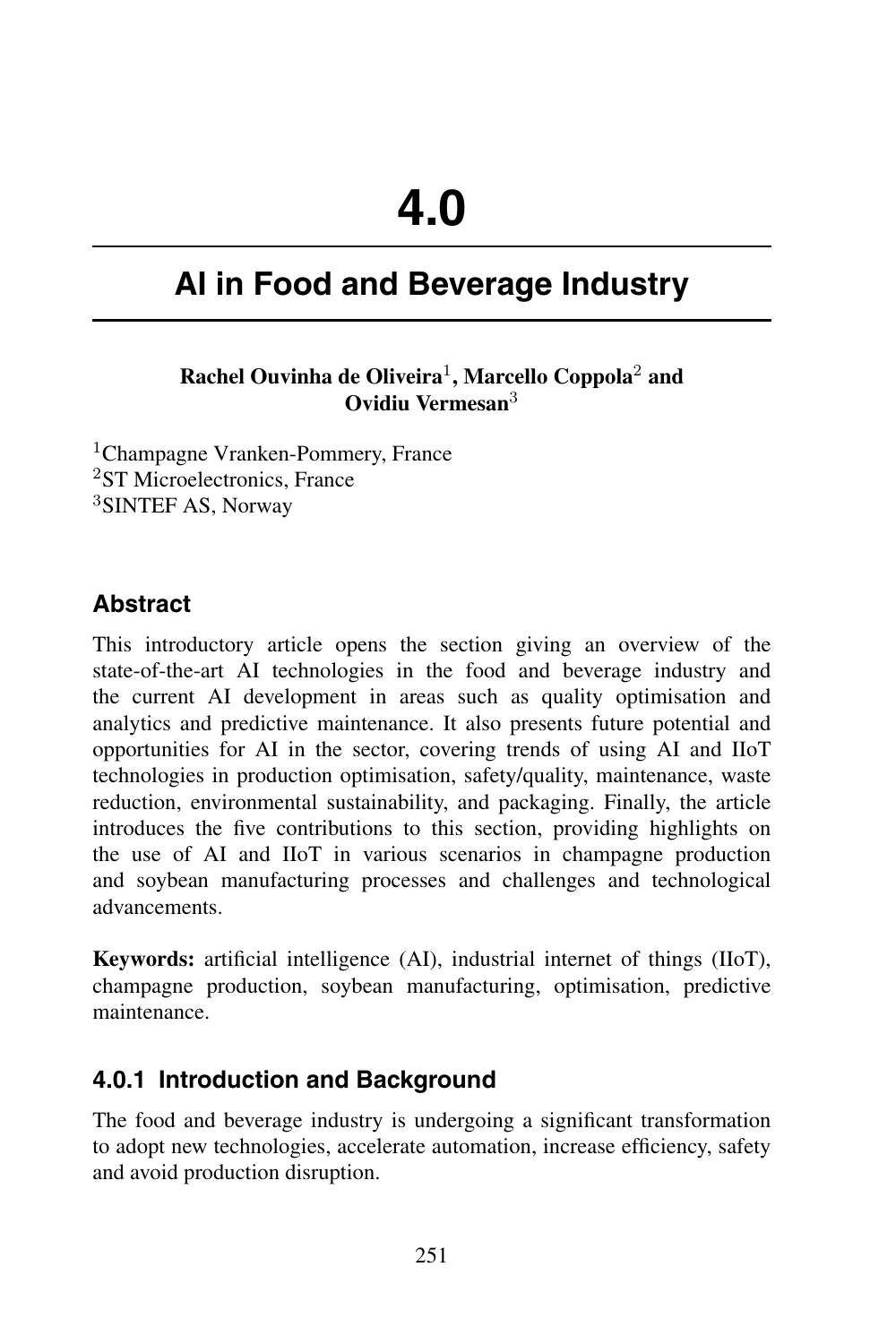#### 252 *AI in Food and Beverage Industry*

Artificial intelligence (AI) and the industrial internet of things (IIoT) enable digitising industries. The advancement in technology brings more intelligence at the edge that empowers IIoT devices with smarter decisionmaking, high performance, low power processing, and built-in security to create more intelligent and adaptive industrial applications.

The deployment of AI, IIoT and robotics solutions in the food and beverage industry has supported overcome significant issues related to production and execution by reducing the possible chance of human errors and by increasing the automation process while moving manual labour to specific tasks that are crucial for the quality of the final product.

AI and IIoT fuel change in food and beverage production and packaging to reach user expectations concerning quality and associated impact on the cost. To achieve the desired trade-off between quality and price, manufacturing stakeholders actively leverage AI and IIoT technologies' potential across various applications, like product design, quality control, maintenance, and user engagement.

#### **4.0.2 AI Developments in Food and Beverage Industry**

The integration of AI technology has transformed the productivity in the food and beverage industry, with increased efficiency, significant decreases in downtime, repair costs, and added labour requirements and costs.

Companies in the food and beverage production and manufacturing industry leverage AI's benefits by using AI methods such as neural networks (NNs), machine learning (ML) techniques, and advanced analytical tools, like speech and text analysis linked with computer vision and voice recognition technologies to optimise time and improve the overall user experience. The food manufacturing facilities use AI to automatically sort, clean, and dispose of products like fruits and vegetables. Manual labour is automated using cameras, sensors, and actuators integrated into autonomous machines. These improved monitoring abilities can reduce millions of tons of food waste. Food quality and safety are monitored using IIoT devices, supported by arrays of sensors, wireless devices, and edge technology, while AI-based food safety solutions help identify food risks in food products.

AI technologies monitor potential problems through various supply chain levels, supporting food manufacturing to become safer, healthier, and more efficient. Precise inventory management is a base of the food and beverages production and manufacturing industry, ensuring production lines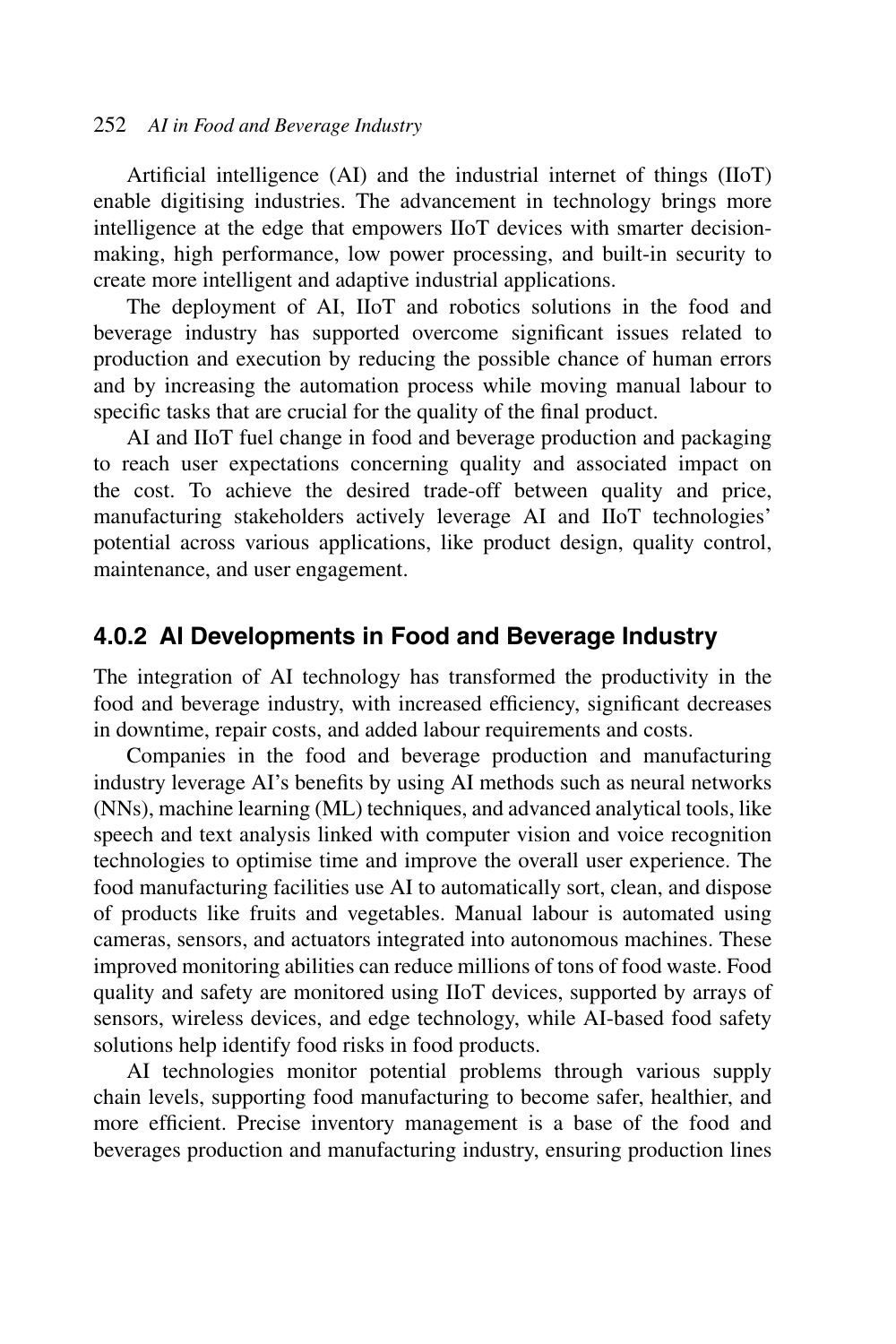are stocked with the equipment, ingredients, and supplies necessary to run an effective and profitable business. AI helps remove the uncertainty from inventory management. Strategies like intelligent forecasting can utilise sales data, consumer behaviour, and seasonal information to predict how to keep warehouses stocked accurately.

In most food and beverage applications, AI and IIoT interpret data from sensors, detect patterns or anomalies and identify when action is needed. Sensors generate the data that is aggregated, classified, and significant data points are analysed using AI techniques. These technologies are used to detect anomalies, such as early warning signs that an asset may fail or require maintenance at food and beverage manufacturing facilities. AI technology is used to distinguish patterns, expand the knowledge base, recognise causeand-effect relationships, use analytics insights related to likely outcomes or the next data point in the trend's curve.

Food and beverage manufacturing facilities are utilising capital-intensive machinery and improving and optimising the use of these machines; their energy consumption and efficiency are critical for staying competitive in the industry. The industry is an integrated chain of suppliers, vendors, utilities, labour, stakeholders, ancillaries and manufacturing, and the increase in efficiency in each part of the supply chain improves the overall productivity.

Predictive quality analytics and predictive maintenance are areas in the food and beverage industry where AI and IIoT are used to detect machine failures and anomalies, predict faults and abnormalities, redefine/define error classes and find factors that impede productivity.

IIoT devices and their digital twins provide benefits for predictive maintenance solutions in food and beverage processing and manufacturing combined with AI, including deep learning (DL) and NNs. Advanced and accurate detection of faults, predicting the remaining useful life of an asset given an operational context, can be simulated in an environment where accurate digital twin models of IIoT devices are used. The intelligent IIoT digital twin represent a continuously learning system that is updated automatically to mirror the changes and parameters of the physical IIoT devices. The digital twins can predict asset behaviour and deliver results within given parameters and cost constraints. The equipment is constant functioning, and the digital twins provide information about the physical processes to achieve the targeted outcome.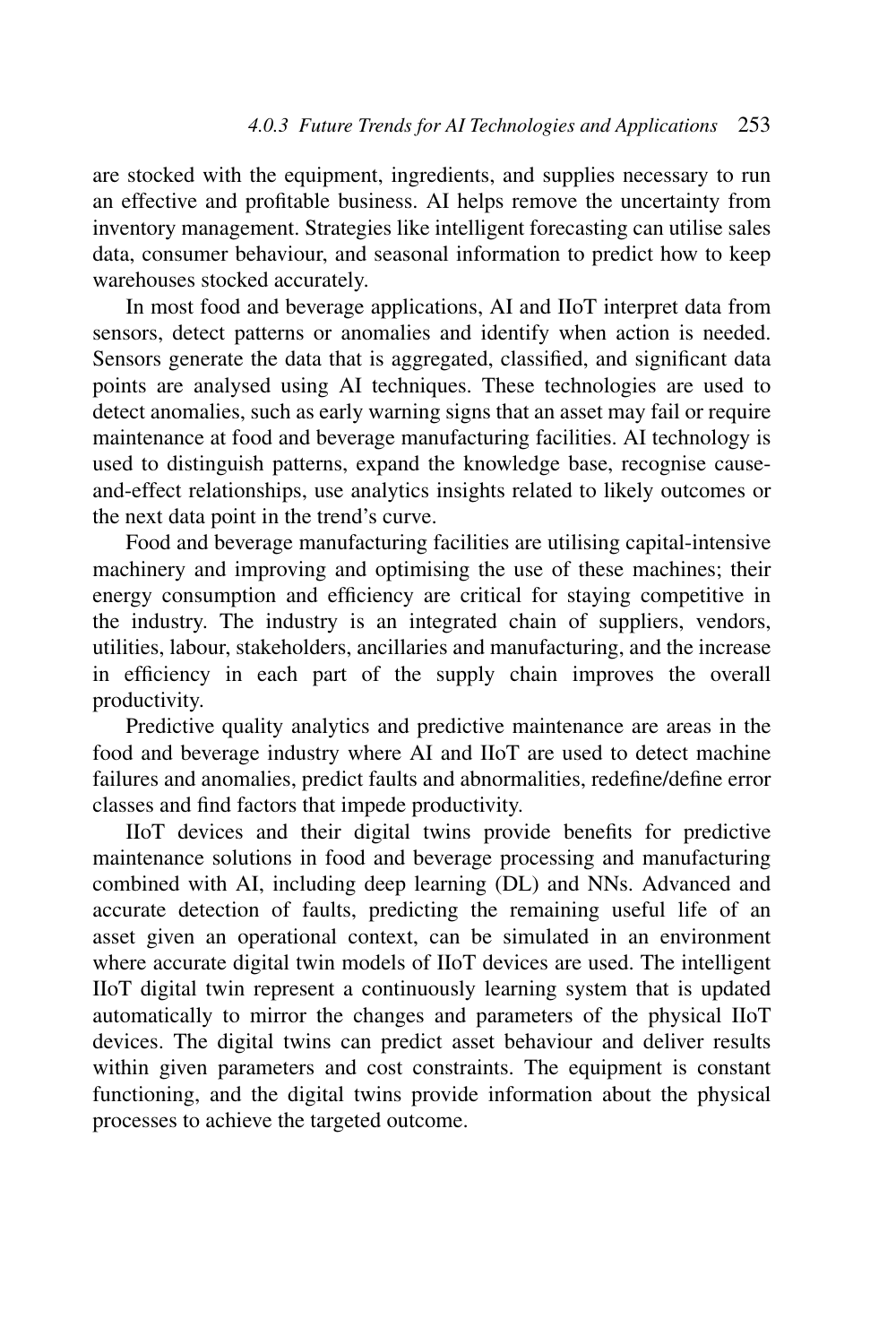## **4.0.3 Future Trends for AI Technologies and Applications in Food and Beverage Industry**

In the food and beverage market, AI has a value at USD 3.07 billion in 2020 and is foreseen to attain USD 29.94 billion by 2026 at a CAGR of over 45.77% during the period (2021 - 2026) [1][2][3]. Shifts in consumer needs by preferring fast, affordable, and easily accessible food options have led to a transformation in the food and beverage industry, with many companies leveraging advanced technologies, such as AI, ML, IIoT and robotics to scale operations and help corporations stay competitive in a dynamic market environment. The future trends indicate several areas in food of beverage that are impacted by AI, IIoT and automation, and provide opportunities for expanding AI technologies' development, increasing efficiency and profitability. The AI and IIoT technologies are focusing on addressing process optimisation, predictive maintenance, and production efficiency.

In the following paragraphs a short overview is provided covering the trends of AI, IIoT technologies and applications used in areas such as food and beverage production optimisation, safety/quality, hygiene, maintenance, waste reduction, environmental sustainability, and packaging.

**Production Optimisation** - AI and IIoT technologies have the most potential to optimise production and reveal manufacturing facilities' best operating points to meet and even exceed the production facility nominal performance.

The production optimisation allows to address all the productions issues related to the climate change introducing a more rigorous monitoring systems and more agile production changeovers, decreasing the amount of time needed to switch from one product to another and recognising production bottlenecks before they grow into a problem. IIoT devices, AI algorithms and actuators can be used together with AI trained models to calibrate production automatically, improving output quality and speed.

**Safety and Quality** - AI-based systems with the support of IIoT devices provide performant solutions for detecting safe and quality issues in production. These technologies deliver safer, more accurate production lines resulting in higher speed and more consistency than humans. AI-based detection on the factory floor has the potential to keep employees and equipment safer, identifying possible risks.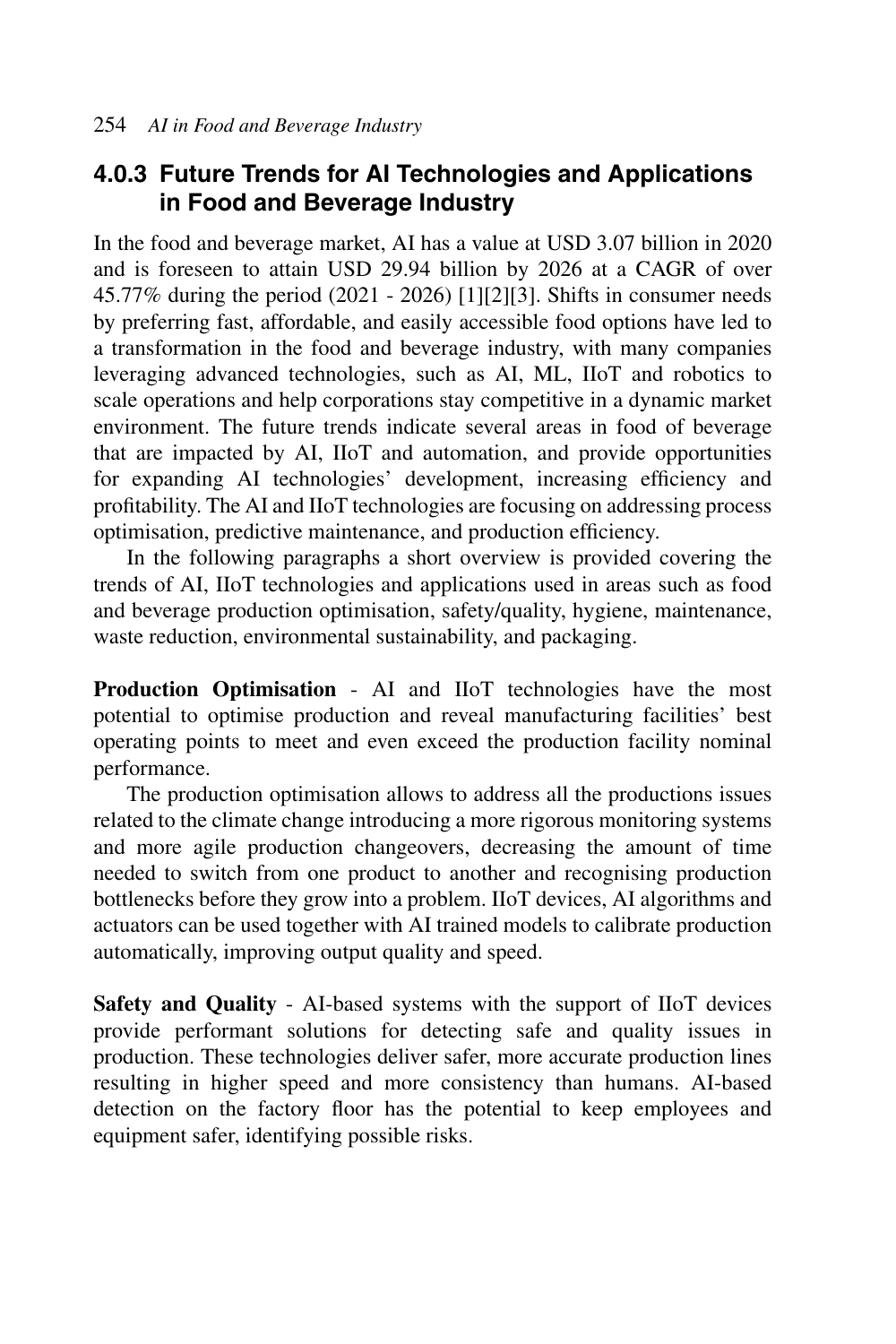**Hygiene -** AI technologies have the potential for optimising the hygiene and cleaning tasks that are critical for food and beverage facilities by using self-optimising cleaning systems, where AI-based multi-sensor IIoT systems recognise food residue and microbial debris on equipment to determine the optimal length of cleaning time.

**Maintenance -** Food and beverage processing covers the whole value chain from planting and growing, harvesting, receiving materials to production, quality assurance and inspection, and the packing and dispatching of final products. In each step of the value chain, the processes happen in a particular environment (hot, cold, harsh, humid, etc.) that requires constant maintenance of equipment, storage, and workspaces. IIoT and AI, DL are applied to understand data, make predictions, and suggest recommended actions without explicit human guidance. Predictive maintenance brings benefits, including shortened maintenance time, streamlined equipment reconfiguration, avoid downtime, reduced failures, including maintenance costs. The AI-based maintenance in food and beverage includes production line sensors, equipment, motors, manufacturing assets and quality inspection controls to smart connections with electronic records and manufacturing execution systems (MES).

**Waste Reduction** - AI and IIoT are effectively used in optimisation and provide novel approaches to measuring and monitoring production input and output materials and significantly impacting waste reduction. AI analytics use IIoT real-time monitoring to identify anomalies in production outputs as soon as they occur concerning each batch or cycle and check the production quality.

**Environmental Sustainability** - The food and beverage process optimisation using AI and IIoT provides an indirect way of optimising energy and water consumption, creating immediate advantages for operating costs and margins while positively impacting the environment. The raw materials utilised as input to the production (e.g., fruit, grapes, vegetables, beans) differ significantly in size, shape, colour, moisture, and texture, adding a layer of complexity to the production line. Implementing AI-based computer vision and pattern recognition techniques combined with parameter measurements using sensors can easily recognise variances, removing contaminants without wasting whole batches and continually adjusting water and energy usage according to process requirements. The entire process operating 24-7,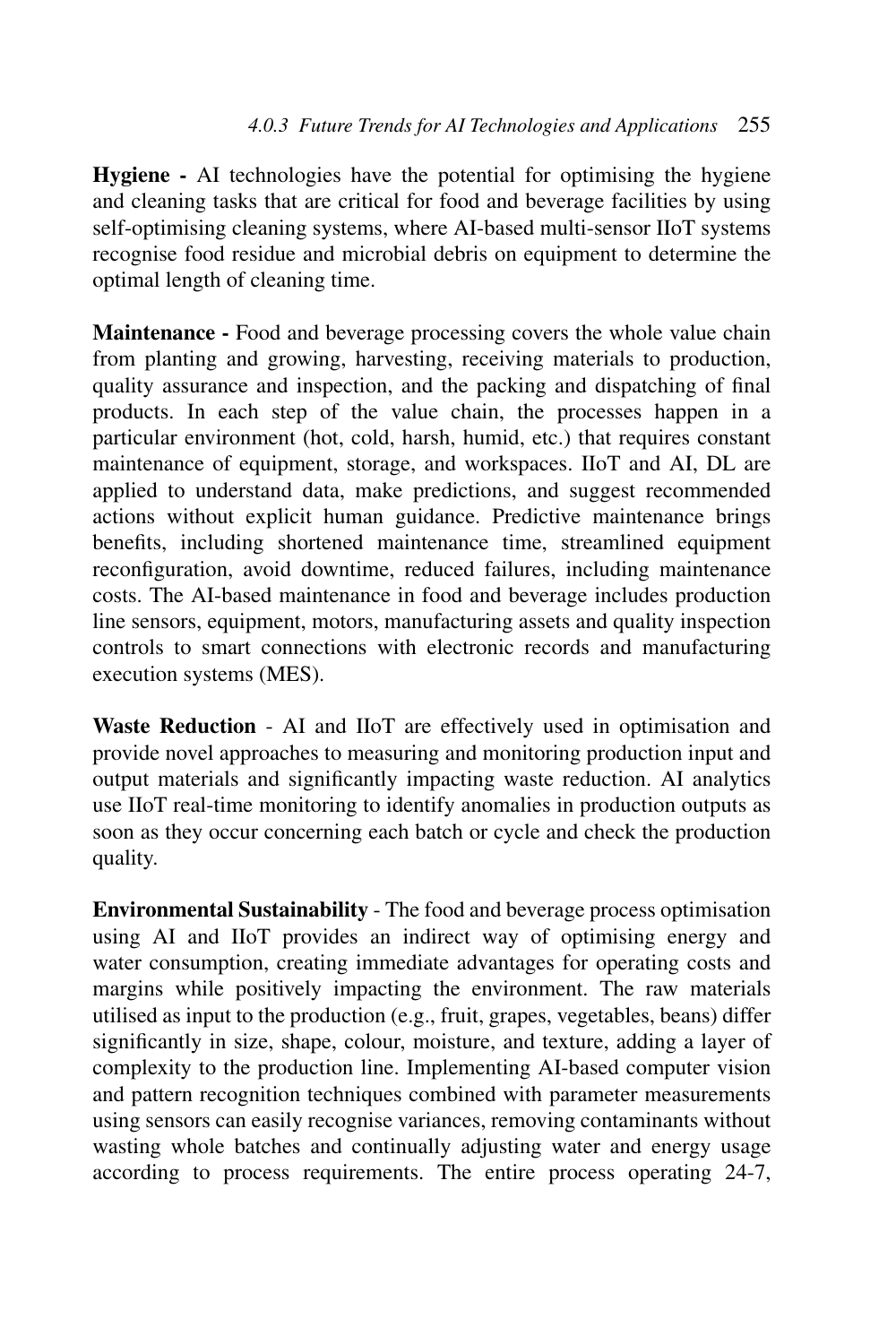including robotics and IIoT devices, can be fully automated using AI-based solutions across the production line.

Environment sustainability is achieved by reducing waste, pollution, carbon footprint and cutting electricity consumption using AI-based forecasting, alerts, and energy management tools using predictive ML algorithms to help facility managers to identify issues before they become problems, reducing costly downtime.

**Packaging** - Automation using AI-driven robotics, 3D cameras, IIoT devices is an area that is evolving fast for applications such as packing and picking demands for fast and efficient delivery. The food and beverage industry processes offer unique potential for intelligent automation by reducing complexity and automating the labour-intensive process, reducing cost, increasing efficiency, accuracy, and work at scale. AI is used in supply chain management through logistics, predictive analytics, and transparency. AI is used to analyse the supply chain data and better understand variables in the supply chain by anticipating future scenarios by reducing the time to market and establishing an agile supply chain capable of foreseeing and dealing with uncertainties.

The high cost of large-scale deployment of AI-based solutions in the food and beverage sector restricts the market growth, and the trend is to develop AI, IIoT technologies that are cost-effective, scalable, and energy-efficient and applied to several layers in the food and beverage supply chains.

Feedstock in the food processing industry can be increasingly made uniform, considering that the food storage is done with the help of AI-based automated solutions used in sorting, which can decrease the labour cost, increase speed, and improve yields.

## **4.0.4 AI-Based Applications**

AI4DI partners are developing AI and IIoT technologies with applications in different areas of the food and beverage sector. The articles included in this section cover five demonstrators and actionable insights into how AI and IIoT are used in food and beverage applications, presenting challenges and technological advancements to accelerate the digitisation process across the industry.

The article "*Innovative Vineyards Environmental Monitoring System Using Deep Edge AI*" presents a novel environmental monitoring system, demonstrating how to connect science (AI) engineering (IIoT) and design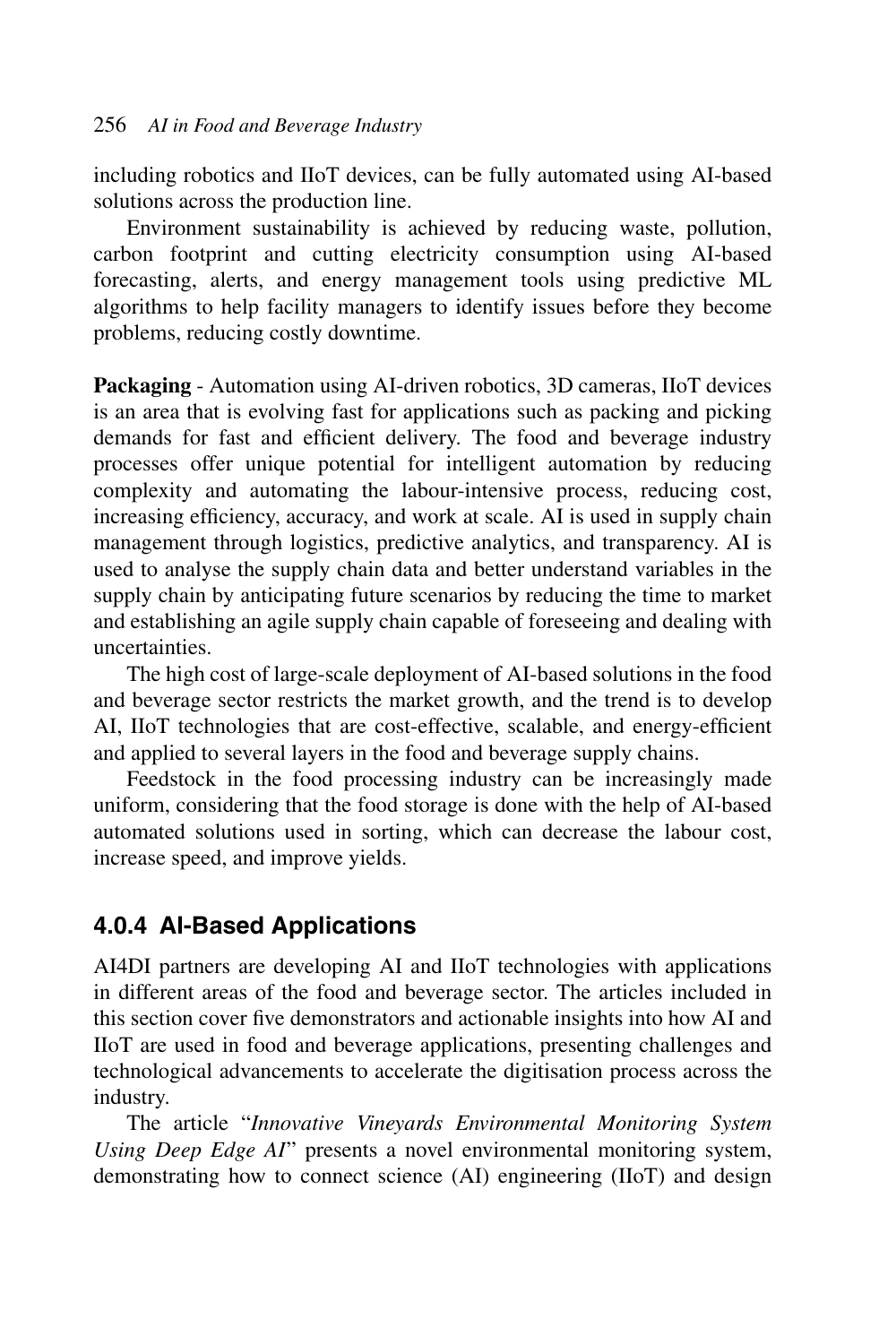to improve the quality of products and increase the efficiency of their industrial processes by better tracking the production flow. IoT nodes provide real-time data related to weather, soil, crop water status and soil salinity. Connecting many sensors with different sensing technologies to each IIoT node allows for the generation of many and best-fit use cases in champagne production. Sensor data is accessed rapidly and at a relatively low cost by using LoRaWAN wireless technology. In the study, ML is deployed on IIoT nodes, and two architectural pattern solutions were investigated: one, where deep neural networks (DNNs) are executed on the end device with no AI on the cloud, and the other, where DNNs are implemented on both edge and cloud in a complementary manner. The results show that with proper hardware and automatic conversion of pre-trained NNs to fit within the limited resources, moving computation to the edge solves the business and power consumption constraints and addresses the privacy and security requirements.

The article "*AI-Driven Yield Estimation Using an Autonomous Robot for Data Acquisition*" explores automated and non-destructive methods for detection and counting grapes to overcome the drawbacks of the traditional techniques based on automated data acquisition and AI. The conventional techniques are both manual and destructive and have often been uncertain regarding the results' precision and repeatability /reproducibility. Most automated processes based mainly on the analysis of 2D images have drawbacks linked to detecting hidden grapes and estimating the number of berries. LiDAR combined with non-linear modelling can achieve better performances. The extra modelling step can determine hidden parts on the 2D images, such as grapes hidden by leaves. The LiDAR sensor installed on a vineyard robot and the image acquisition cameras used for grape detection transform the robot into a fully automated tool for yield forecasting.

The article "*AI-based Quality Control System at the Pressing Stages of the Champagne Production*" discusses computer vision algorithms/models to automatically classify grapes containers in terms of the average quality of contained grapes. The system detects grapes and unwanted elements (green or ripen grapes, leaves, stones, tools) for quality estimation before the delivery of the grapes to the press, as well as the challenges of deploying the trained models into the field, namely, on small edge devices with limited capabilities. The paper proposes using converters rather than rewriting the models in low-level languages to reduce the size and resources. Thus, trained models developed with high-end API (such as TensorFlow) can be deployed on various boards, allowing for exploring trade-offs between performances and inference time. A deep neural network with an encoder-decoder architecture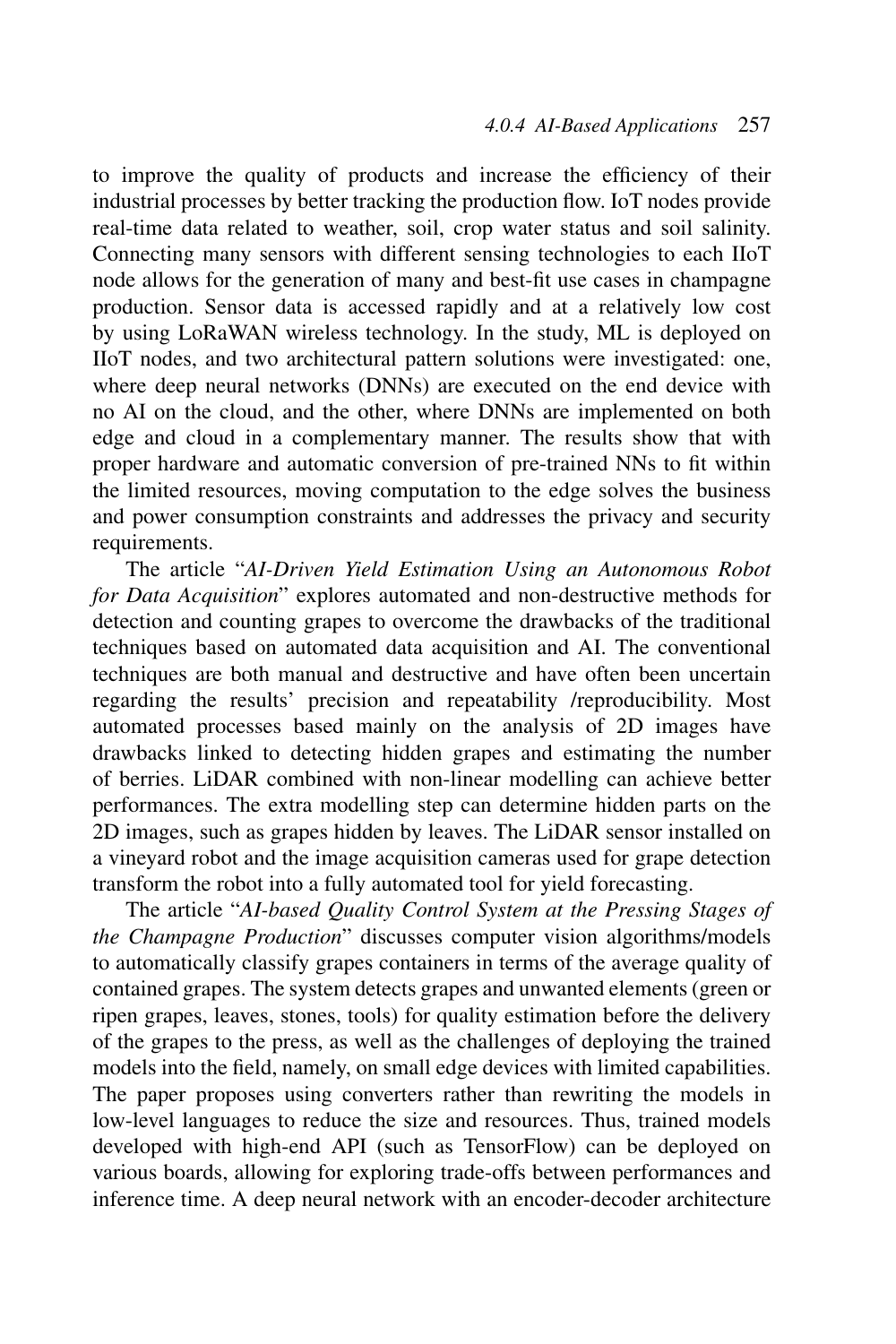has been developed for this purpose. The architecture's performance is evaluated based on three parameters (inference time, the model's overall size, and the intersection over union score) and in three board configurations: without quantised, quantised without an accelerator, and quantised with an accelerator. The results obtained are promising, showing that it is possible to deploy the converted model in a real-time context while limiting the performance losses due to its conversion.

The article "*Optimisation of Soybean Manufacturing Process Using Real-time Artificial Intelligence of Things Technology*" presents a soybean process optimisation solution using real-time artificial intelligence of things (RT-AIoT) technology based on data collected from - and transmitted to different types of industrial IoT sensors, cameras, and actuators, using several wired and wireless protocols. Implementing intelligent vision locally on IIoT edge devices solves several issues faced by deploying it to the cloud and brings further challenges posed by deep learning on resource-constrained edge devices. Data is analysed using AI-based algorithms to improve the utilisation of the raw material, increase the yields and end-product quality, and optimise energy consumption reduction by supporting and/or replacing manual work and existing systems. The overall target is an analysis system that monitors the production line and offers information and analytics on production adjustments to preserve or increase the quality and utilisation. With multi-image sensors, IIoT devices under evaluation, the proposed production optimisation system is interfaced with the existing industrial SCADA system, processes and analyses the IIoT sensor data at different edge computing granularity levels. By applying analytics and AI-based approaches based on data, it is possible to obtain interpretive results for strategic decision making for process optimisation, cost reduction and energy-efficient process tuning.

The article "*AI and IIoT-based Predictive Maintenance System for Soybean Processing*" presents a creative and innovative approach to bringing artificial intelligence to edge devices with various levels of resources, demonstrated for an industrial soybean processing AI and IIoT-based predictive maintenance system. The system implements an architecture integrated at micro, deep and meta edge levels, based on a heterogeneous wireless sensor network that consists of sensor nodes and IIoT devices with different communication interfaces (BLE, LoRaWAN, Wi-Fi). This allows for exploring various combinations of computing power, sensing range, and AI-based processing capabilities to identify the parameter changes that occur before a failure and predict a future period in which these parameter changes